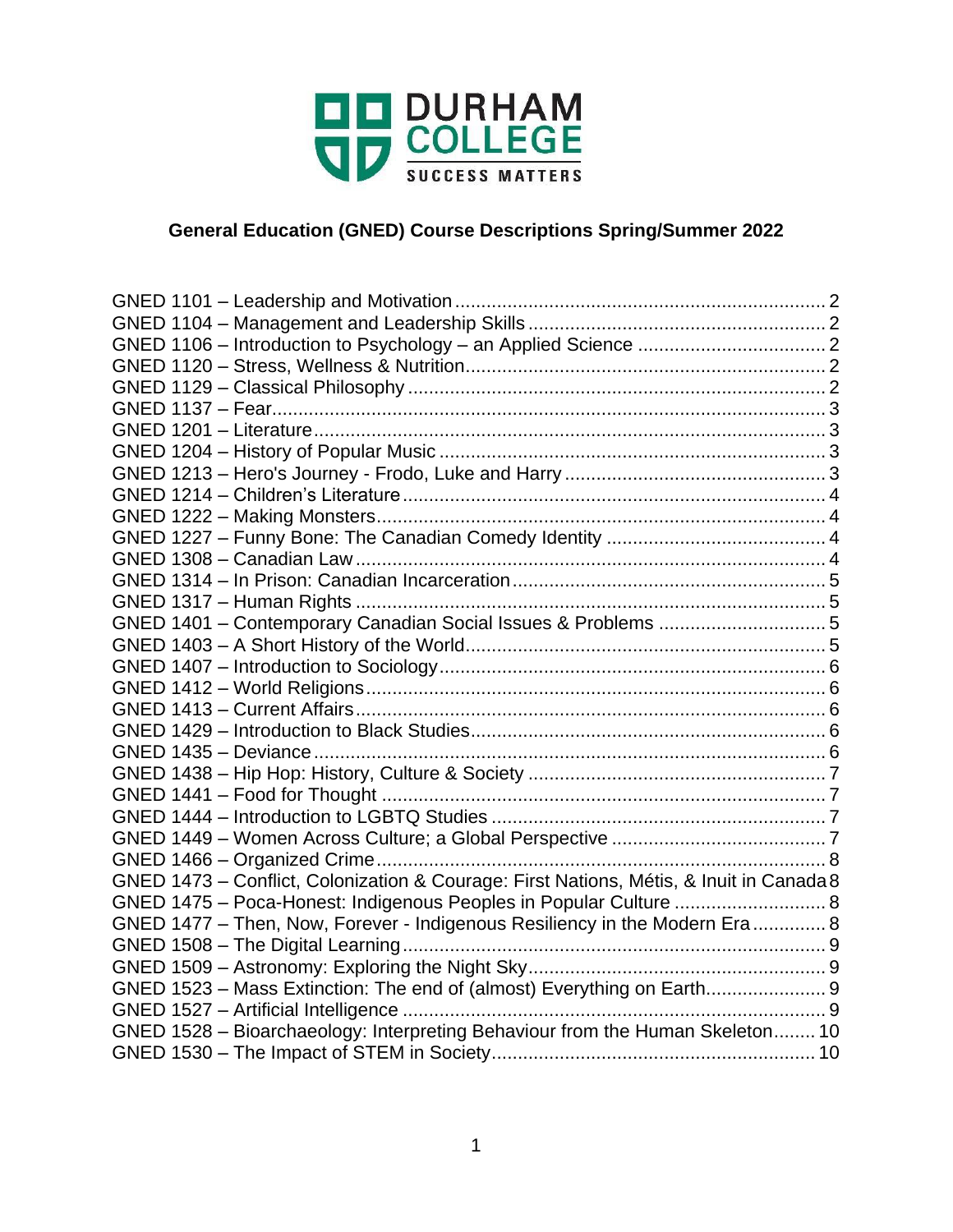### <span id="page-1-0"></span>**GNED 1101 – Leadership and Motivation**

Our turbulent 21st century calls for leadership perspectives that move beyond the top down management paradigm. While leadership remains an idea in motion, meaning different things to different people, the universal purposes of leadership are to change lives and create a culture of trust, progress and growth. This course focuses on the ways in which leaders must respond to a variety of competing value systems and motivations. Students will explore the varying perspectives on leadership theory and practice. They will explore critical and emerging ways of understanding leadership. Students will explore concepts such "developing new habits of mind" and "leading from within" to question, clarify and articulate their core values and to build a sense of selfdirection, critical thinking and personal effectiveness. Inheriting new and expansive leadership perspective opens up tremendous opportunities for ethical, creative and sustainable collaboration in teams and partnerships.

#### <span id="page-1-1"></span>**GNED 1104 – Management and Leadership Skills**

This overview course is designed to provide participants with a beginning-level understanding of management and leadership styles, and an opportunity to develop personal management skills. In today's changing economic and political climate, the role of a manager/supervisor is extremely demanding and complex. In addition to managing the many practical aspects of a business operation, he/she must provide leadership by motivating, empowering, and supporting staff. Topics include types of organizations, ethics, diversity, innovation, problem solving, and team building skills.

#### <span id="page-1-2"></span>**GNED 1106 – Introduction to Psychology – an Applied Science**

In this course, students will learn about some popular topics in psychology including learning, memory, sleep and consciousness, psychological disorders, and social psychology. Through hands-on experiments, activities, case studies, multimedia, and demonstrations, students will gain an appreciation for psychology as a social science. Assessments for each unit will be students' choice but will include either a multiple choice test or an assignment of various formats (written, video, etc.).

#### <span id="page-1-3"></span>**GNED 1120 – Stress, Wellness & Nutrition**

Stress can play a huge factor in our professional lives. Learning how to deal with it is vital to our long-term health. While stress alone doesn't cause disease, it triggers molecular changes throughout the body that make us more susceptible to many illnesses. In this course, students will gain an understanding of the importance of how to deal with both positive and negative stress in their lives. By using wellness perspectives, each student will gain more insight into how he or she can control both internal and external stressors.

#### <span id="page-1-4"></span>**GNED 1129 – Classical Philosophy**

Classical philosophy has had profound influences on the way we think reason and exchange ideas, how we develop new ideas and refine old ones, and how we discover the world around us and conceive of our place in it. Students in this course will engage in discussions of logic, ethics, theories of knowledge and reality, and theories of wellbeing and the good. They will come to appreciate the basis of much of Western thought,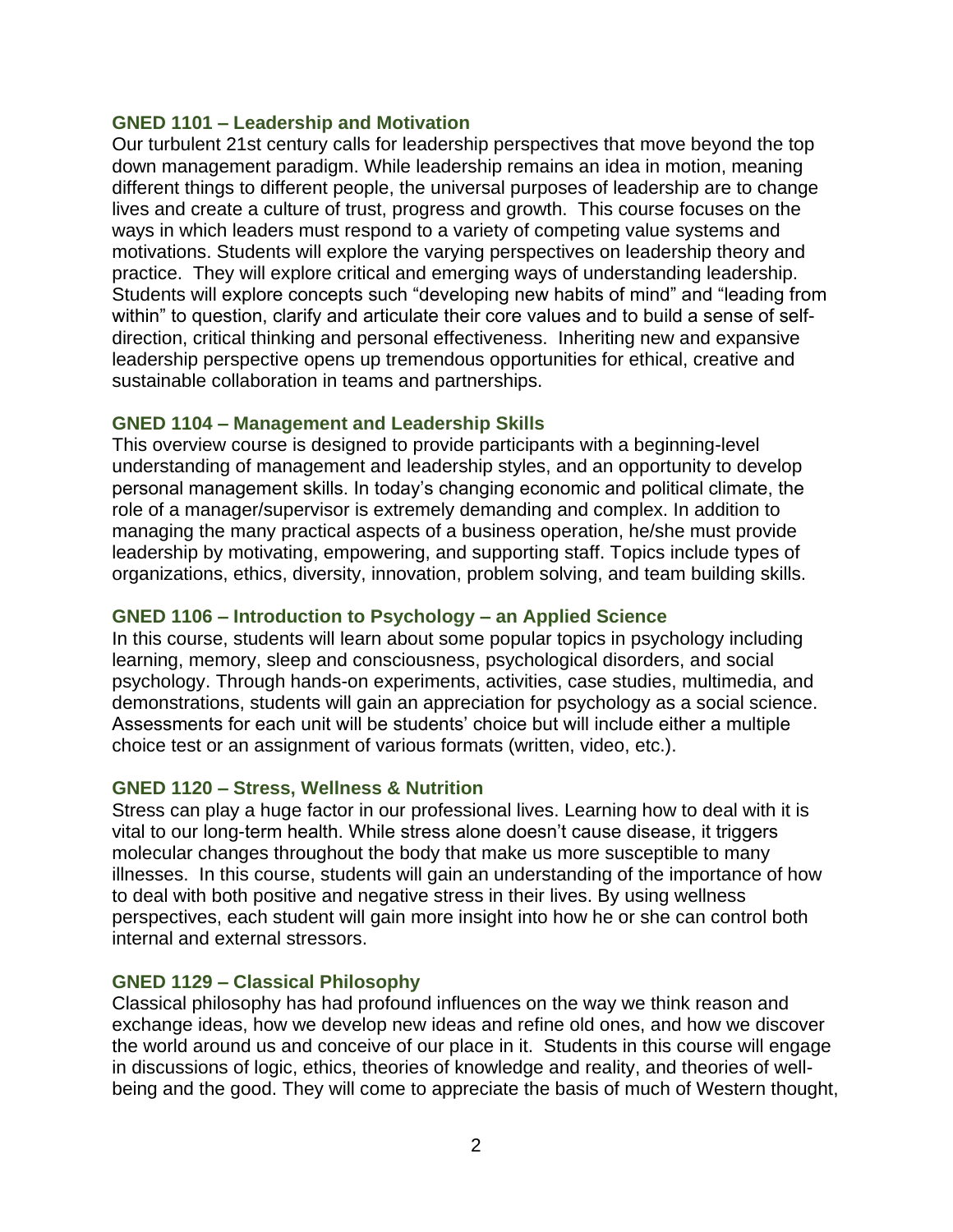to understand how these issues continue to offer intellectual challenges for contemporary thinkers, and to develop strong analytical skills honed from having to critically evaluate their own beliefs in light of the arguments offered by classical philosophy. Students will be evaluated using a combination of tests, short assignments, in-class assignments and essays.

### <span id="page-2-0"></span>**GNED 1137 – Fear**

Fear has robbed people of their true potential and while we were made to soar like eagles, many of us will end up scratching like chickens. This course aims to take a critical look at external factors in the media, society and personal interactions that have contributed to this debilitating phenomenon known as fear. We will expose messages that we have received and look at how they have influenced the decisions we currently make. Students will evaluate external messages that have prohibiting them from achieving their true potential. Through online discussions, video analysis, article reviews and self-reflective exercises, students will identify how fear is constructed.

### <span id="page-2-1"></span>**GNED 1201 – Literature**

This introductory English literature course is designed to help students develop or enhance their appreciation of literature. The course examines a variety of short stories with varied themes covering the last two centuries and considers the common elements of short and long fiction. Stories examined are authored by a wide range of international writers. In addition to participating in and leading discussions, students will have the opportunity to enhance their research, critical thinking, writing, and oral presentation skills.

### <span id="page-2-2"></span>**GNED 1204 – History of Popular Music**

The history of Rock and Roll is synonymous with the history of popular music. Popular music has a number of elements: it appeals to a large percentage of the population; it is familiar and widely heard; and it is profitable. Leading up to the early 1950s, American music experienced the merging of a variety of musical styles that blurred racial, economic, geographic, cultural and class boundaries. According to historian Michael Campbell, "…the marketplace dictated the rules, for better or worse." The music became known as Rock and Roll and would reflect, and even shape, mainstream culture, politics and economics in America and abroad. Through readings, lectures, the use of historical audio and video recordings, discussions, and group work, students will examine the thematic growth of popular music, paying attention to music industry structure, technological innovations, and social and political impetus.

### <span id="page-2-3"></span>**GNED 1213 – Hero's Journey - Frodo, Luke and Harry**

This course will examine the timeless and enduring theme of the hero's journey as expressed in The Lord of the Rings, Star Wars, and Harry Potter series. What is it about this narrative that continues to draw our imagination? What are its roots in ancient mythology and legend? What is the impact of the visualization capabilities of film on our experience of these stories? These questions will be examined through an exploration of legend, literature, and film. Familiarity with the stories of these three narratives (through books and/or movies) will be assumed—the course will not require the student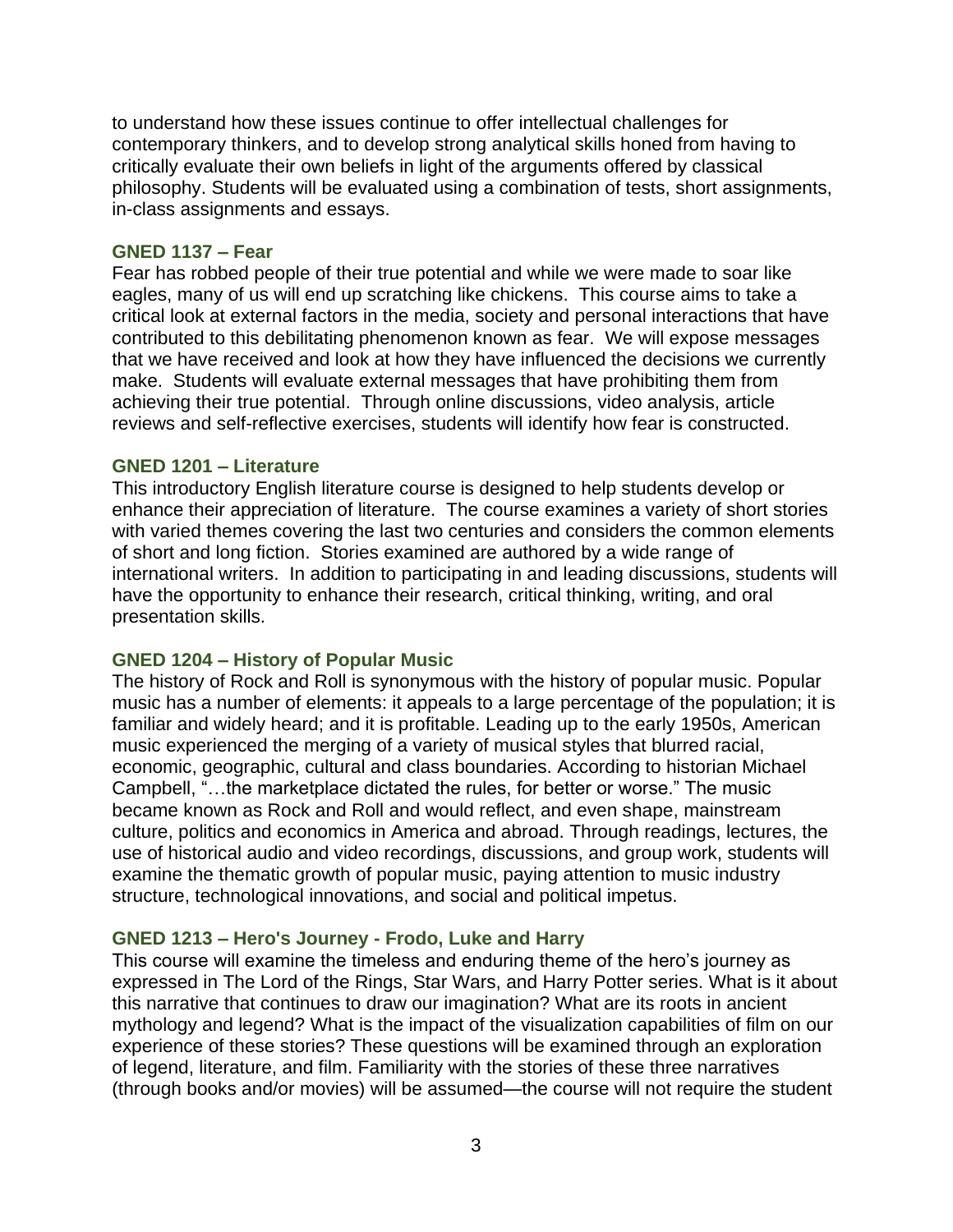to read all the books. However, students will compare one of the books under study to the film version in relation to one element of literature in a research assignment. This course also includes an open book/resource final test. The course is delivered 100% online and requires students to manage their own time and workload in order to be successful.

## <span id="page-3-0"></span>**GNED 1214 – Children's Literature**

Do you remember your favorite bedtime story when you were a kid? Did you curl up and read a special book that made you feel safe or unique or powerful? Did a certain book when you were 7 or 8 years old make you feel like you belonged and were understood? Students will develop an in depth knowledge of the trends in Children's Literature and how children respond to them. Students will examine a global perspective on storytelling for children within different cultures. This course will give students a multi-faceted view of the stories that creates magic in the lives of children. Students will experience tests, journal writing, opinion processing and, oral presentations using written and verbal skills to analyze and evaluate course content.

# <span id="page-3-1"></span>**GNED 1222 – Making Monsters**

A society is defined by what it fears. From the inhuman shapes taken on by Jews in Nazi propaganda to the radio broadcasts likening Tutsis to cockroaches in Rwanda, governments throughout history have turned minorities into monsters in order to excuse terrible actions. This course aims to explore how and why monsters are created in societies. We begin by examining the mythology of several societies around the world to explore what their monsters say about what the societies they come from. Building on this, we will examine what it means to be a monster through fiction using movies and horror novels. The course will then focus on what it means to call a human a monster by examining examples from history where people were considered monsters. In addition, this course will use video games, role-play, and primary sources to understand how good people can be convinced to do bad things and become monsters themselves. Through discussion and reflection, students will learn the critical thinking skills to evaluate the messages they receive from government and media. Students will also develop a greater empathy with their fellow humans to resist the bigotry and violence associated with dehumanizing other human beings.

# <span id="page-3-2"></span>**GNED 1227 – Funny Bone: The Canadian Comedy Identity**

Jim Carrey, Mike Myers, Samantha Bee - Canada has a reputation for producing strong comedic talent, but its thriving comedy industry has largely been unexplored. What is a comedian? What does a career in comedy look like? What impact do comedians have on the Canadian identity? By examining the development, use, and value of comedy as communication, this course will answer those questions and more.

### <span id="page-3-3"></span>**GNED 1308 – Canadian Law**

This introductory course is designed to introduce the student to the historical context and operation of our legal system, the institutions within the system, roles of persons within those institutions and the process of thought which applies to current Canadian legal issues. Students in this course should gain a general understanding of how laws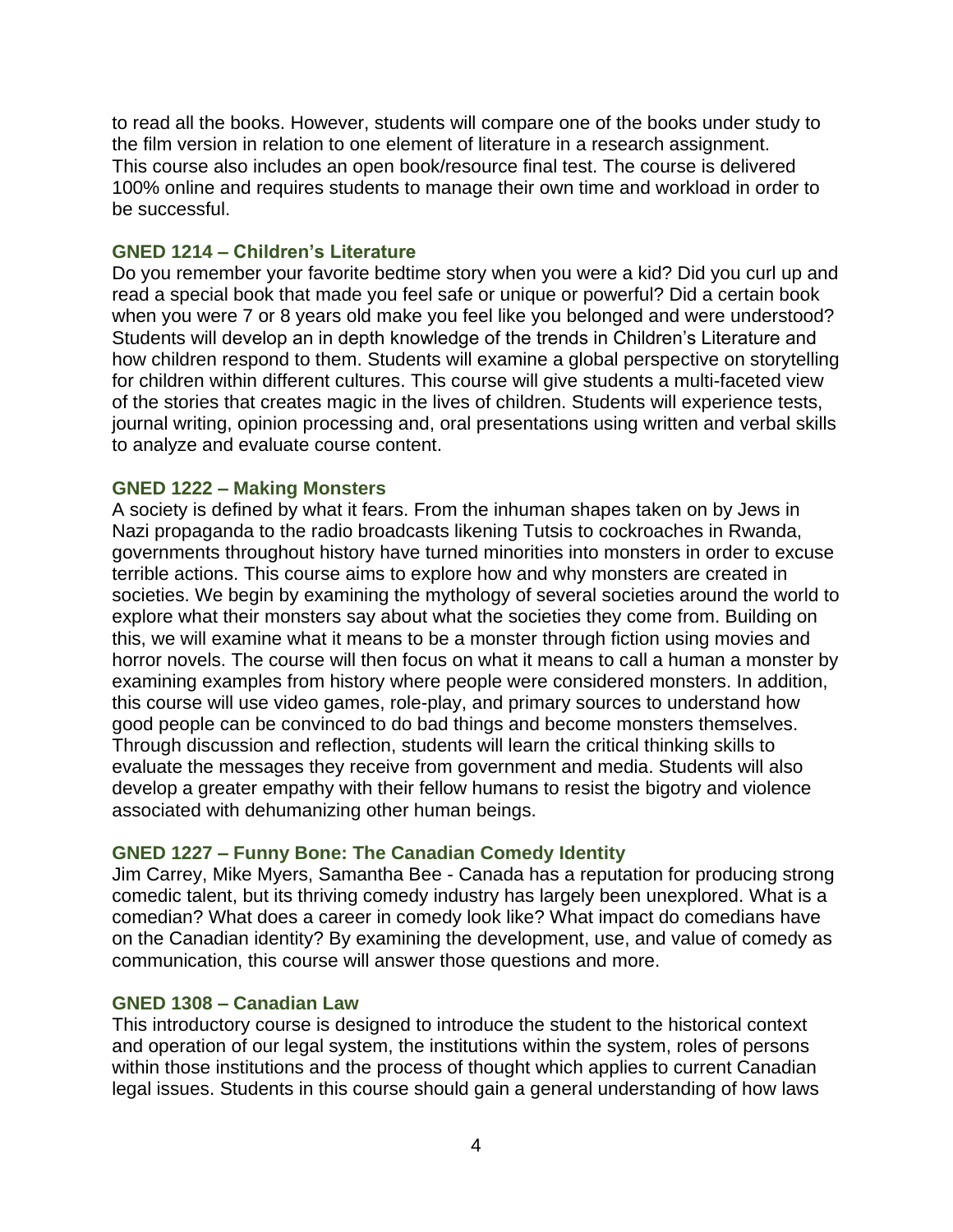are defined, created, implemented and interpreted to give meaning and solutions to modern social problems. Students will apply the function of law in a practical manner through case scenarios and/or case analyses. Students will be evaluated using a combination of mind maps, in-process assignments, discussions and/or debates participation, work sheets, quizzes and two assignments.

### <span id="page-4-0"></span>**GNED 1314 – In Prison: Canadian Incarceration**

Prison is Canada's harshest form of punishment. Personal opinions surrounding the use of prison and its administration remains a popular and largely debated subject ranging from kitchen table arguments to large-scale political battles. Students will be introduced to basic prison theory and concepts. Specifically, this course will provide an understanding of the prison experience and culture. Students will examine these concepts through a critical lens employing a combination of readings, videos, lectures and discussions with special attention being paid to mainstream debates. Students will be evaluated by means of assignments, participation and a final essay.

### <span id="page-4-1"></span>**GNED 1317 – Human Rights**

Human rights has emerged as a powerful idea in current times. The purpose of this course is to raise students' awareness of human rights issues and supply them with a foundation for understanding the historical, philosophical, and legal aspects of human rights. We will critically discuss ideological and cultural perspectives of human rights; sources of rights violations; the United Nations and non-governmental organizations; women's rights and gender equality; LGBT rights; indigenous rights; free speech and freedom of expression. In taking this course, students will develop a critical understanding of these issues and many others. They will hone their analytic skills by learning to uncover and question their own assumptions about these themes while seeking ways to address them in their personal and professional lives. Students will be evaluated through a combination of short assignments, projects, personal reflections, and essays.

### <span id="page-4-2"></span>**GNED 1401 – Contemporary Canadian Social Issues & Problems**

Students will analyze current social and cultural issues, both global and local, and articulate the ways in which they challenge the values, beliefs and morals of contemporary Canadian society. The topics range from immigration to First Nations, from climate change to prostitution, and from the interpersonal to the personal.

#### <span id="page-4-3"></span>**GNED 1403 – A Short History of the World**

Become a more global citizen by exploring the world as one planet through the broad patterns of our shared human history. Our past can reveal much about our present and future. Discover how the modern world was shaped, how globalization is taking hold, and what wisdom this can bring to your life and career choices. This is our story – the human story. It is forward looking and thoroughly modern, an exciting and inspiring bigpicture course that includes a student-designed website, dynamic communicationsdriven assignments, and an engaging "talk show" feature that brings the world to the classroom.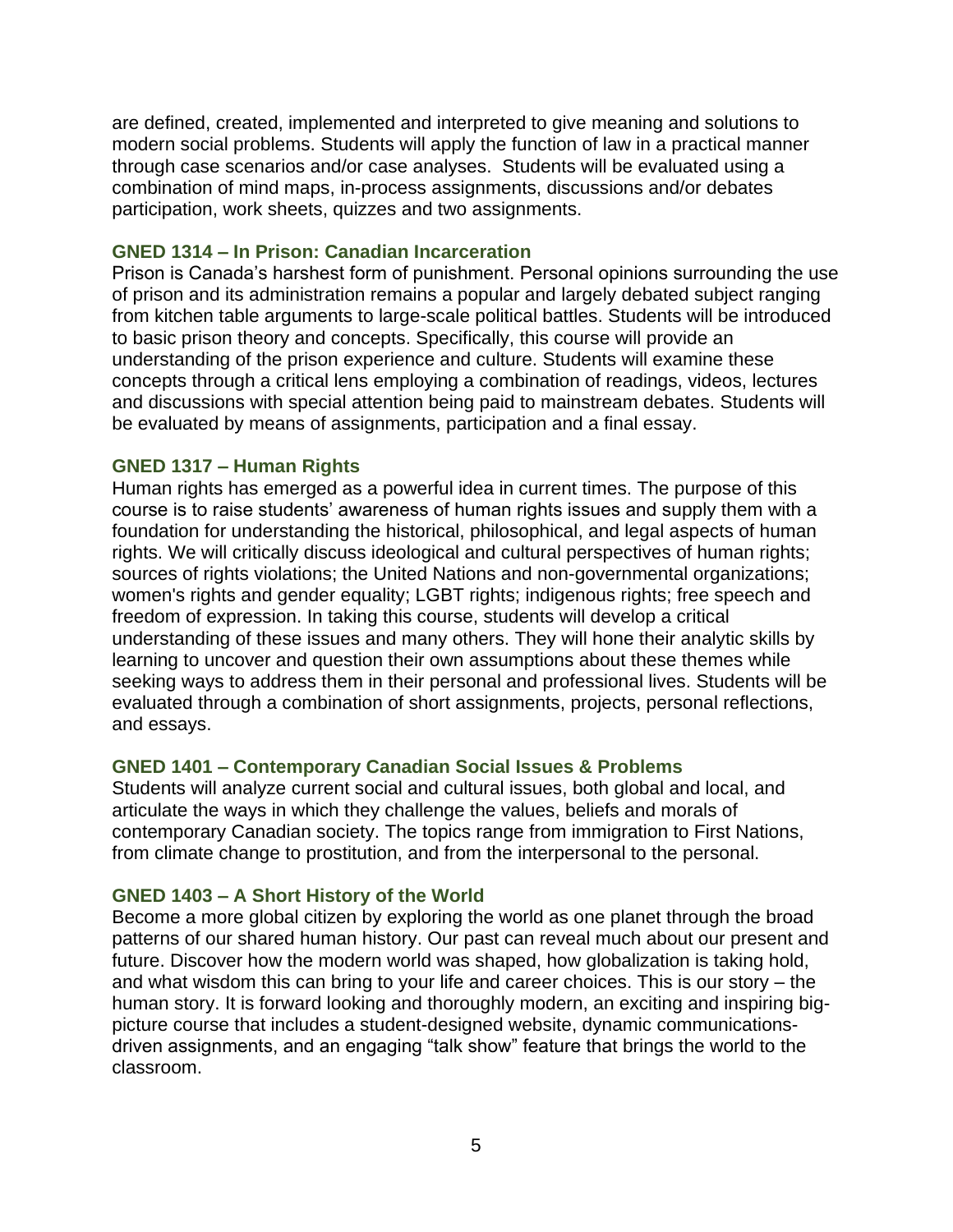#### <span id="page-5-0"></span>**GNED 1407 – Introduction to Sociology**

Sociology is the study of people and how they interact with each other and various social groups. This course deals with the study of people's lives, their relationship to society as a whole, and how people are affected by the society in which they live. The concepts, theories and methods of the discipline will be introduced and discussed with particular emphasis on the dynamics of Canadian society and Canadian social problems.

#### <span id="page-5-1"></span>**GNED 1412 – World Religions**

Can you imagine a world without religion? Most of us would probably find it very difficult to do. No wonder; religion has been central to human culture for millennia. And as it looks at the moment, this is not likely to change any time soon. We shall explore the major tenets of five religions: the three Abrahamic faiths (Judaism, Christianity, and Islam), Buddhism - a religion without God, and the belief system of the aboriginal tribe of the Navajo. We shall also explore the (often troubled) relationship between religion and science, and the historical influence of religion on human sexuality. Students will be evaluated through a combination of written assignments, quizzes, discussions, and group presentations.

#### <span id="page-5-2"></span>**GNED 1413 – Current Affairs**

Current Affairs is about the world in which we live and the events that shape and influence our lives. Students will be introduced to important events that have happened during their lifetime, and whose repercussions will shape the world that they live in. Along the way, students will learn about the geography, politics, and history of some of the most active regions of the world. They will learn how to think critically, understand multiple sides of an issue, and come to logical conclusions about current events.

#### <span id="page-5-3"></span>**GNED 1429 – Introduction to Black Studies**

This course is a survey of the Black Studies discipline including its social and academic origins, goals and development. Emphasis is placed on providing students with an understanding of the fundamental areas of study within the field and of the interdisciplinary approach to studying the African experience in North America and the world.

#### <span id="page-5-4"></span>**GNED 1435 – Deviance**

Wrong. Bad. Illegal. Weird. What is defined as "deviant" in society, and why? From cannabis use to cannibalism, our fascination with behaviours that break social norms is never-ending. In this General Education course, students will explore the nature of deviance from a sociological perspective, including foundational theories to guide our journey through highly subjective and often controversial subject matter. As such, students will be invited to reflect upon their biases and connect their learning to their own lives, local communities, and current events. Major topic areas of this course include violence, sex & gender, cyberdeviance, mental illness, appearance, countercultures, and positive deviance. Within these topics, examples such as gangs, serial killers, sex work, cyberbullying, addiction, body modification, and cults may be discussed. This course will use music, videos, documentaries, newspaper articles, and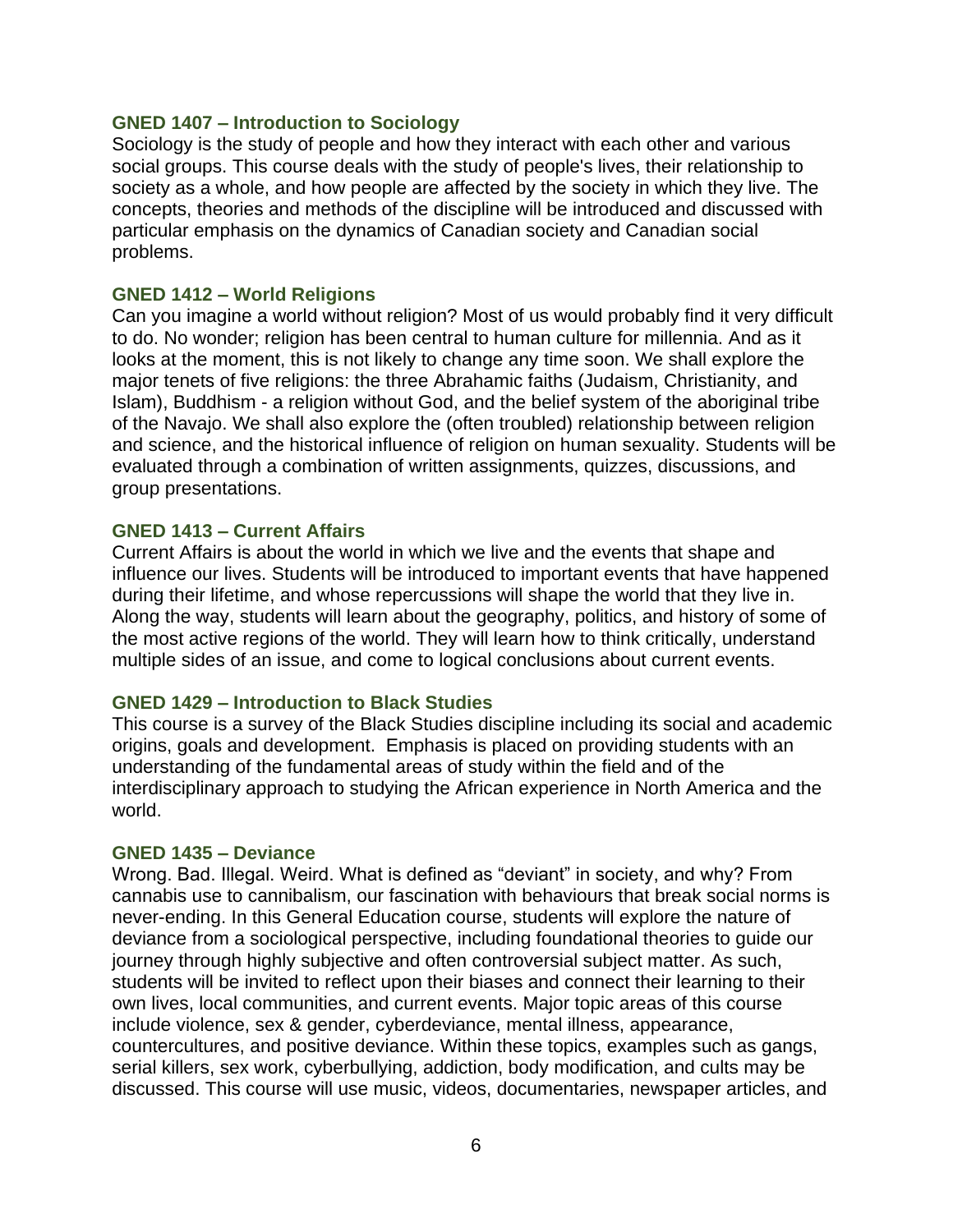scholarly sources to examine the complexity of contemporary social issues from a Canadian perspective, including Indigenous knowledge, with historical and crosscultural comparisons. Students will be evaluated using a variety of assignments where they will have considerable freedom to choose meaningful topics and forms of submission.

### <span id="page-6-0"></span>**GNED 1438 – Hip Hop: History, Culture & Society**

Hip hop has become one of the most popular and influential forms of music currently listened to today. This course will examine hip hop's early roots in African history and its migration to American soil. From there, the course will chart the evolution of modern hip hop from its birth place in the Bronx up until the present day where it is now a global phenomenon. Along the way, the course will examine hip hop music and culture, and its complex relationship with power, business, class, gender, race and society. Students will also get a better grounding in the four foundational elements of hip hop: MCing, DJing, Graffiti and B-boying. The course will wrap up with an examination of the culture's current challenges and its future opportunities.

### <span id="page-6-1"></span>**GNED 1441 – Food for Thought**

Students in this course will center on expanding the knowledge of our continually changing food systems through studying academic essays that focus on issues arising from the question, "How should we eat?" There will be a focus on food as fundamental to the human experience, and will introduce students to the shifting interpretations, perspectives, challenges, governance issues, and future visions that shape the ethical issues surrounding food. As a result, this course will heavily examine the benefits of adapting a more environmentally friendly vegetarian lifestyle worldwide. By studying modern issues and developments surrounding food ethics, students will cultivate a new appreciation for where their food supply comes from, how it is brought to their plates, and how to make more conscious food choices that will benefit themselves, others, and the environment. This course will be delivered in a fully online format. Students in this course will be evaluated using online discussions, study questions, and a cumulative assignment.

### <span id="page-6-2"></span>**GNED 1444 – Introduction to LGBTQ Studies**

This course offers an interdisciplinary introduction to the social, cultural, and political histories of lesbian, gay, bisexual, transgender and queer peoples in the Western world. It is intended that students will, on one hand, explore and come to appreciate the dynamics between sexual and gender minorities and the gender conformant and heterosexual majority and, on the other hand, investigate and come to understand how sexual identities are socially constructed and how sexual identities in turn intersect with other categories of identity such as race, gender, class, and ethnicity. The methods of evaluation for this course include: weekly in-class discussion, written reactions, quizzes, written analysis of a primary text and a final summative piece.

### <span id="page-6-3"></span>**GNED 1449 – Women Across Culture; a Global Perspective**

In this course students will look at the experiences of women globally, especially in developing countries. Topics that students will explore include status and power of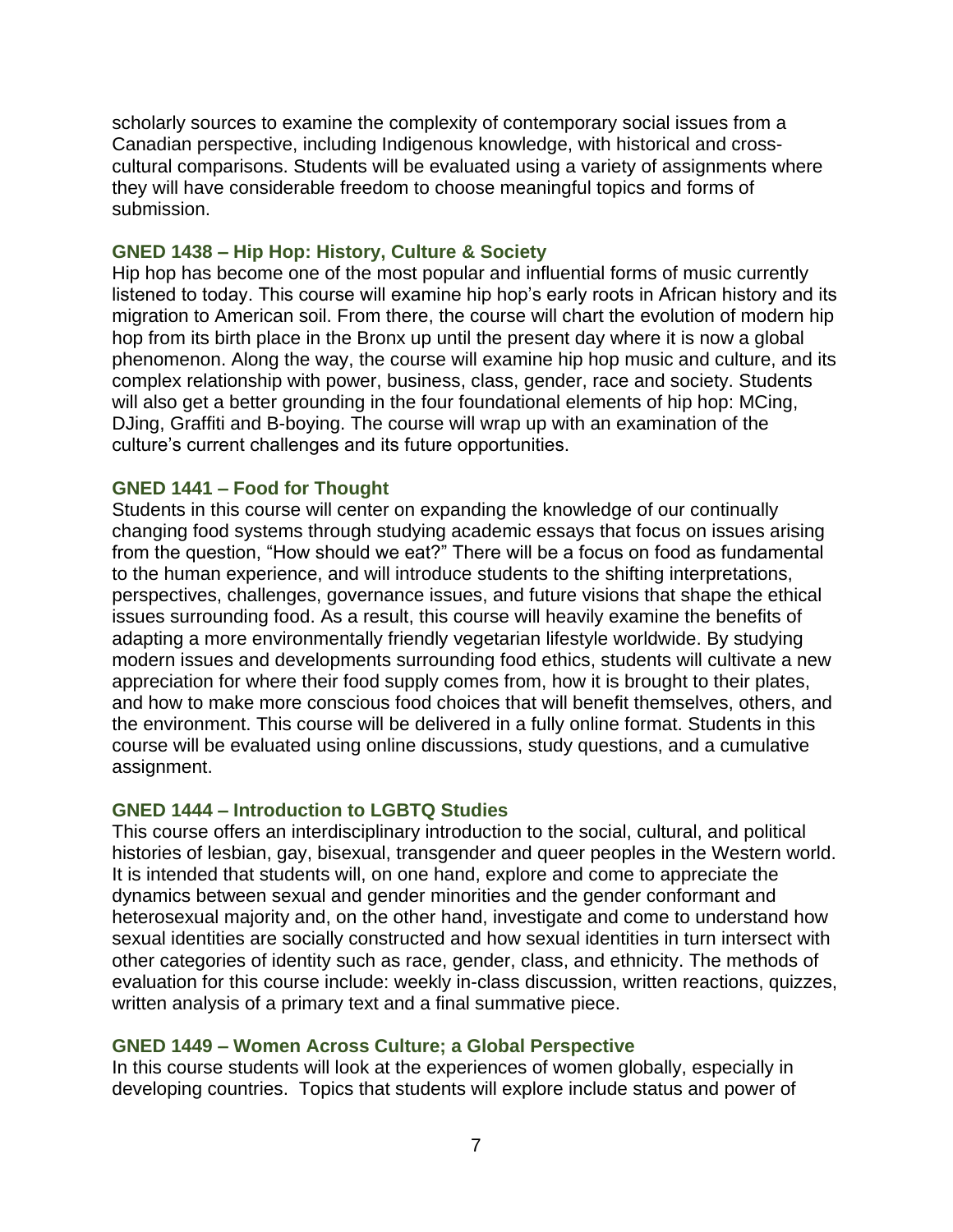women, their role in the home and the workplace, sexuality and reproduction, and issues (such as violence and female circumcision) and practices unique to certain countries. Exploring the aspects of women's lives globally is done by the consistent reference to the overall context of gender relations generally; thus the issues affecting women are examined in relation to the experience of their male counterparts. In addition, students will be encouraged to make comparisons between women's lives and situations in North America and the women's lives being explored in a global context. Students will be assessed using a combination of discussion board postings, assignments, tests, and projects.

### <span id="page-7-0"></span>**GNED 1466 – Organized Crime**

This course will provide students with an understanding of organized crime, its structure and practices. Organizations including motorcycle gangs, Italian and Russian mafia and Latin Cartels will all be examined and the businesses in which they run. Students will look at the development and history of organized crime as well as the government and law enforcement responses. Through a variety of readings, assignments, film reviews and in-depth discussion; students will gain an understanding of the key players and organization as well as societal contributors and will learn to think critically about some of the largely debated areas of organized crime.

## <span id="page-7-1"></span>**GNED 1473 – Conflict, Colonization & Courage: First Nations, Métis, & Inuit in Canada**

The course will provide students with an introduction to First Nations, Métis and Inuit (FNMI) peoples in Canada including their diverse histories, cultures, and ways of knowing. Students will challenge pre-conceived ideas and stereotypes about FNMI people and will learn about the past, present, and future as it relates to FNMI peoples in Canada. Some topics will include Indigenous world view, colonization, treaties, the Indian Act, residential schools, the 60's Scoop, urban issues, intergenerational trauma, resiliency, and reconciliation.

### <span id="page-7-2"></span>**GNED 1475 – Poca-Honest: Indigenous Peoples in Popular Culture**

Pocahontas is a household name, but the true story of her short but powerful life has been buried in myth due in large part to her stereotyped portrayals through fictional works. Indeed, media driven stereotypes like the "Indian princess" or the "noble savage" for example, contribute to our already very distorted view of Indigenous people and culture. This course will provide context for past and current portrayals of Indigenous peoples and topics in literature, film, and media. With a better understanding of Indigenous cultures, histories, and perspectives, students will analyze sources related to, and/or about Indigenous peoples, through a critical lens whilst identifying the failings of the past and the successes of contemporary developments.

### <span id="page-7-3"></span>**GNED 1477 – Then, Now, Forever - Indigenous Resiliency in the Modern Era**

This course will explore the current issues affecting First Nation, Metis, and Inuit populations, and will showcase modern examples of Indigenous resistance, resilience, and resurgence. Students will study the contemporary interactions between Indigenous and non-Indigenous peoples in Canada, environmental concerns (e.g. Trans Mountain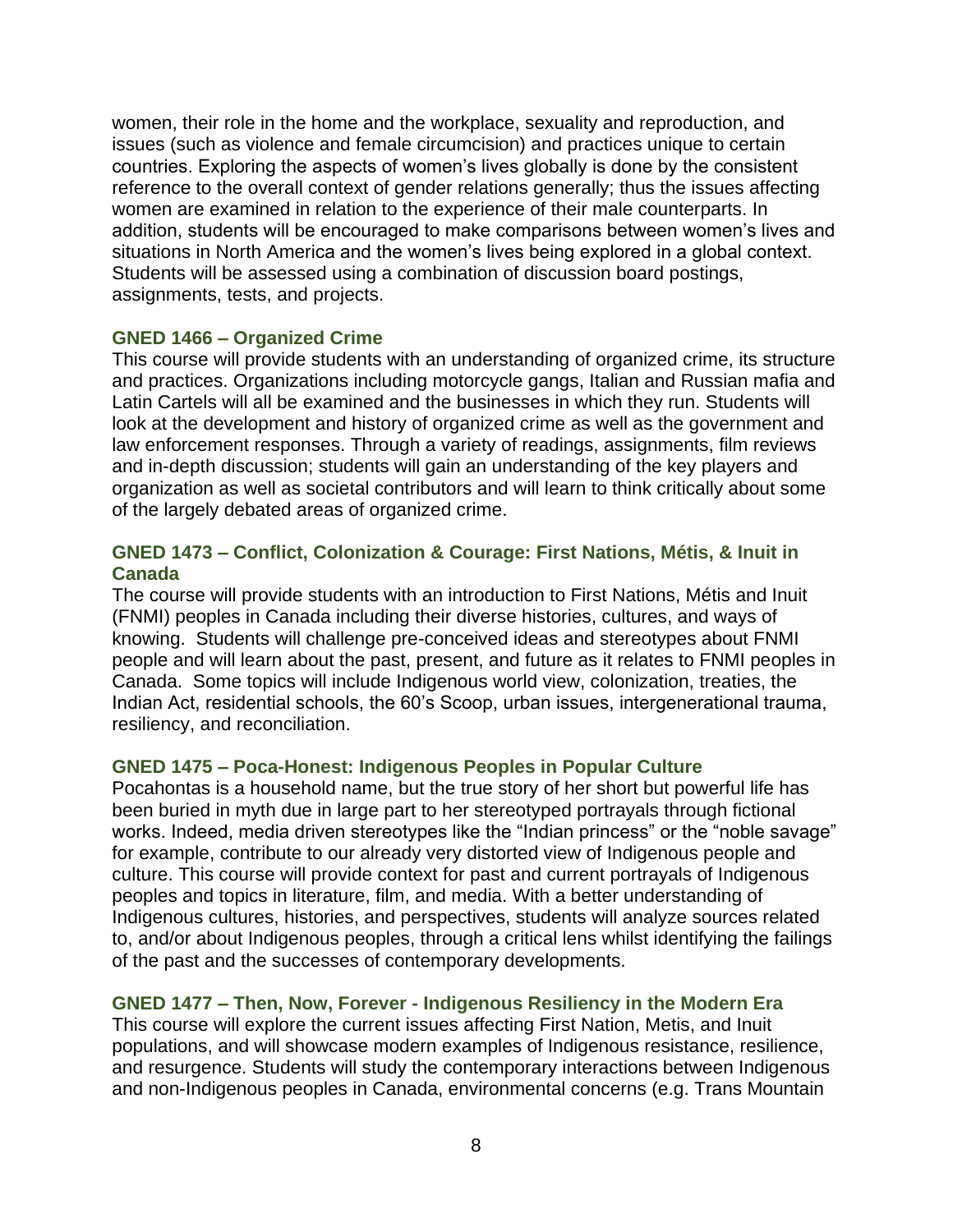pipeline), laws and policies, national issues (e.g. the National Inquiry into Missing and Murdered Indigenous Women and Girls), contemporary movements (e.g. Idle No More), and reconciliation initiatives.

## <span id="page-8-0"></span>**GNED 1508 – The Digital Learning**

Students in this course will have opportunities to engage in digital learning while identifying the relationship between learning and digital technologies. Students will explore the significance of theoretical constructs of learning and how they apply to available tools. This course will provide individuals with an understanding of the theories behind digital learning as well as provide them with an opportunity to discuss the strengths and limitations of this field. Students will explore principles of learning and apply these to the digital world. The course will also focus on specific learning tools that can be used in educational practices.

# <span id="page-8-1"></span>**GNED 1509 – Astronomy: Exploring the Night Sky**

Students in this course will examine celestial objects and phenomena that originate outside the atmosphere of Earth. Celestial objects such as our moon, sun, planets, stars, nebulae, meteoroids, asteroids, comets and galaxies will be explored. Students will use scientific inquiry to develop an understanding of how matter and energy influences our universe. Students will also uncover the mysteries behind how a telescope works, the Earth's seasons, and the evolution of stars. Students will be evaluated through research, small group discussions, and hands on activities.

# <span id="page-8-2"></span>**GNED 1523 – Mass Extinction: The end of (almost) Everything on Earth**

Extinction is a frightening topic that is rarely talked about. It often brings to mind images of dinosaurs and the earth millions of years ago. So why should we talk about extinction today? Aren't there more relevant, cutting-edge science topics that are better to study? At present many scientists have gathered evidence to suggest we are on the brink of another major extinction, one that will impact and potentially eliminate humankind. Is this true or just another gloomy future prediction? Unearth the topic and the facts during this course to decide for yourself if this topic is really "dead" or just plain "deadly".

# <span id="page-8-3"></span>**GNED 1527 – Artificial Intelligence**

This course explores the idea of artificial intelligence (A.I.) from three different perspectives: scientific, philosophical, and cultural. The scientific perspective provides insight as to how artificial intelligence technologies work, the current limitations, and supposed future potential. The philosophical perspective explores whether A.I. is good or bad, essential or dangerous, and what the future could hold. The cultural angle examines how society views A.I. and whether these views are accurate. Toward the end of the course deeper topics will be introduced including how A.I. compares to human intelligence, the singularity, and futurism.

This course is taught in one of two formats; completely online, or hybrid (two hours in class and one hour online). The Learning Plan described in this course outline applies to both formats, regardless of the delivery method stated in each week. It is the responsibility of the student to understand which format they have enrolled in, and to attend and actively engage with the learning environment.